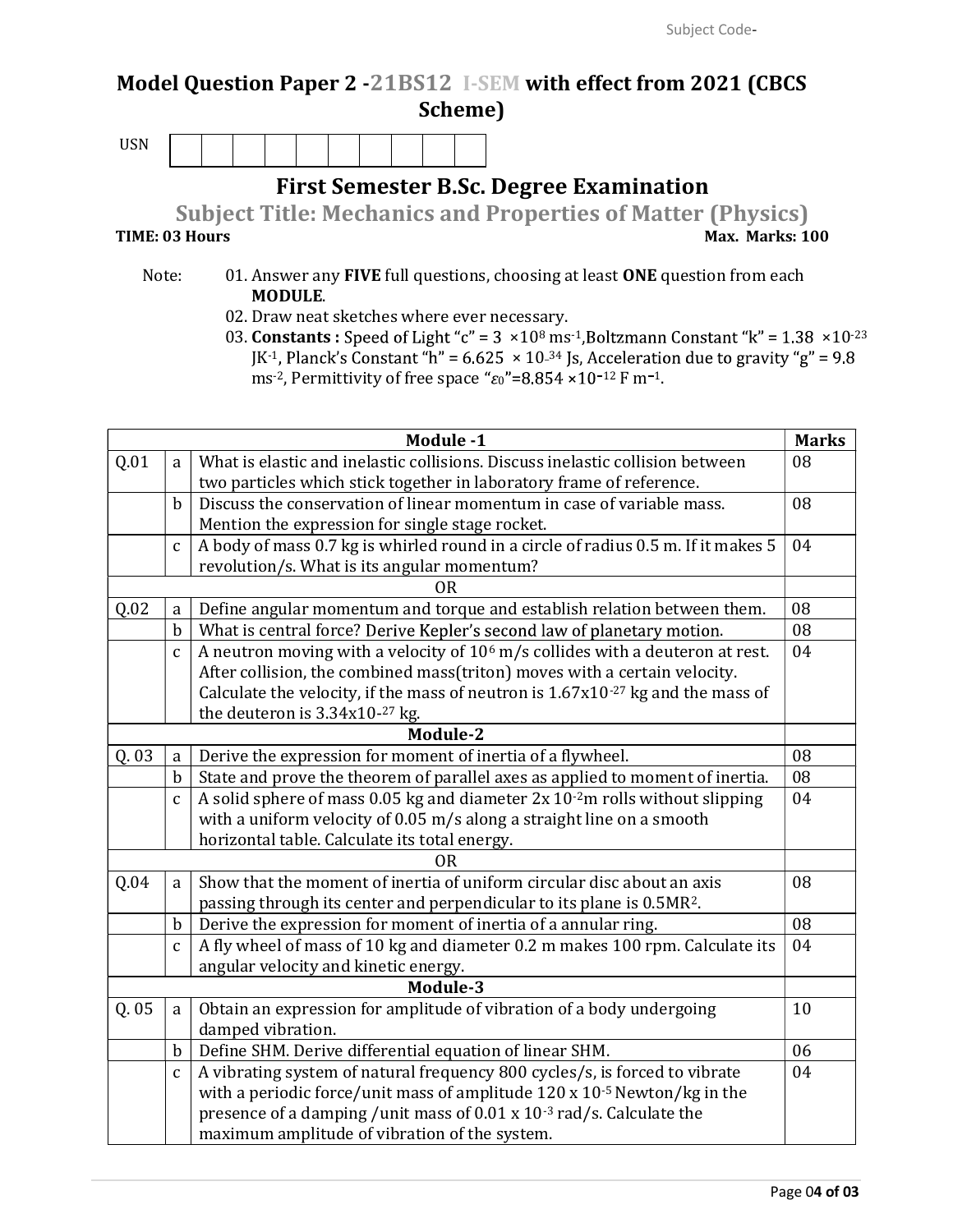|       |                                                                                                                                                                                                  | <b>OR</b>                                                                                                                                                                                        |    |  |  |  |
|-------|--------------------------------------------------------------------------------------------------------------------------------------------------------------------------------------------------|--------------------------------------------------------------------------------------------------------------------------------------------------------------------------------------------------|----|--|--|--|
| Q. 06 | Derive an expression for composition of two linear SHM of equal periods<br>a<br>acing at right angles to each other.                                                                             |                                                                                                                                                                                                  |    |  |  |  |
|       | Discuss the condition for resonance and hence write a note on sharpness of<br>b<br>resonance.                                                                                                    |                                                                                                                                                                                                  |    |  |  |  |
|       | A particle executing S.H.M has velocity 3 m/s and 2 m/s when it is at distance<br>$\mathbf{C}$<br>of 0.2 m and 0.3 m respectively from its mean position. Find its length of the<br>oscillation. |                                                                                                                                                                                                  |    |  |  |  |
|       |                                                                                                                                                                                                  | Module-4                                                                                                                                                                                         |    |  |  |  |
| Q. 07 | Explain what you mean by gravitational potential at a point. Obtain<br>a<br>expression for Gravitational potential and field at a point due to spherical<br>shell at a point inside the shell.   |                                                                                                                                                                                                  | 08 |  |  |  |
|       | $\mathbf b$                                                                                                                                                                                      | For a given compound pendulum, show that the centers of oscillation and<br>suspensions are inter changeable.                                                                                     | 08 |  |  |  |
|       | $\mathbf{C}$                                                                                                                                                                                     | Calculate the mass of the earth from the following data<br>g=9.80m/s <sup>2</sup> , G= 6.670 x 10- <sup>11</sup> newton-m <sup>2</sup> /kg <sup>2</sup> and R=6.38x10 <sup>6</sup> m.            | 04 |  |  |  |
|       | 0R                                                                                                                                                                                               |                                                                                                                                                                                                  |    |  |  |  |
| Q.08  | a                                                                                                                                                                                                | Explain Newton's law of gravitation. How the value of g can be determined<br>by Cavendish method.                                                                                                | 09 |  |  |  |
|       | $\mathbf b$                                                                                                                                                                                      | Explain bar pendulum and how the value of g can be determined using bar<br>pendulum.                                                                                                             | 07 |  |  |  |
|       | $\mathbf{C}$                                                                                                                                                                                     | A uniform circular disc of diameter 20 cm vibrates about a horizontal axis<br>perpendicular to its plane and at a distance of 5 cm from the center. Calculate<br>the time period of oscillation. | 04 |  |  |  |
|       |                                                                                                                                                                                                  | Module-5                                                                                                                                                                                         |    |  |  |  |
| Q.09  | a                                                                                                                                                                                                | What is a torsional pendulum? Derive the expression for period of<br>oscillations for a torsional pendulum.                                                                                      | 08 |  |  |  |
|       | $\mathbf b$                                                                                                                                                                                      | Obtain an expression for bending moment of a beam for a rectangular cross<br>section.                                                                                                            | 08 |  |  |  |
|       | $\mathbf{C}$                                                                                                                                                                                     | Calculate the Young's modulus of the material of a wire of 3 m long and 1 mm<br>radius when the force of 950 N increases its length by 5 mm.                                                     | 04 |  |  |  |
|       |                                                                                                                                                                                                  | <b>OR</b>                                                                                                                                                                                        |    |  |  |  |
| Q.10  | Obtain expression for young's modulus for single cantilever.<br>a                                                                                                                                |                                                                                                                                                                                                  |    |  |  |  |
|       | $\mathbf b$                                                                                                                                                                                      | Explain Poisson's ratio and discuss its limitations.                                                                                                                                             | 06 |  |  |  |
|       | $\mathbf{C}$                                                                                                                                                                                     | Calculate the angular twist of a wire of length 0.3 m and radius of cross<br>$2x10-4m$ when a torque of $5x10-4$ Nm is applied. Rigidity modulus<br>section                                      | 04 |  |  |  |
|       |                                                                                                                                                                                                  | of the material is 1.8x10 <sup>10</sup> Nm <sup>-2</sup> .                                                                                                                                       |    |  |  |  |

| Table showing the Bloom's Taxonomy Level, Course Outcome and<br><b>Program Outcome</b> |                   |                                           |                          |                        |  |  |  |
|----------------------------------------------------------------------------------------|-------------------|-------------------------------------------|--------------------------|------------------------|--|--|--|
| <b>Question</b>                                                                        |                   | <b>Bloom's Taxonomy</b><br>Level attached | Course<br><b>Outcome</b> | <b>Program Outcome</b> |  |  |  |
| 0.1                                                                                    | $\left[ a\right]$ | L1                                        | CO.1                     |                        |  |  |  |
|                                                                                        |                   | L <sub>2</sub>                            |                          |                        |  |  |  |
|                                                                                        | b)                | L1                                        | CO.1                     |                        |  |  |  |
|                                                                                        | $\epsilon$ )      | L3                                        | CO.1                     |                        |  |  |  |
| Q.2                                                                                    | $\left[ a\right]$ | L1                                        | CO.1                     |                        |  |  |  |
|                                                                                        |                   | L <sub>2</sub>                            |                          |                        |  |  |  |
|                                                                                        | b)                | L <sub>2</sub>                            | CO.1                     |                        |  |  |  |
|                                                                                        | $\epsilon$ )      | L <sub>3</sub>                            | CO.1                     |                        |  |  |  |
| 0.3                                                                                    | a)                | L2                                        | CO.2                     |                        |  |  |  |